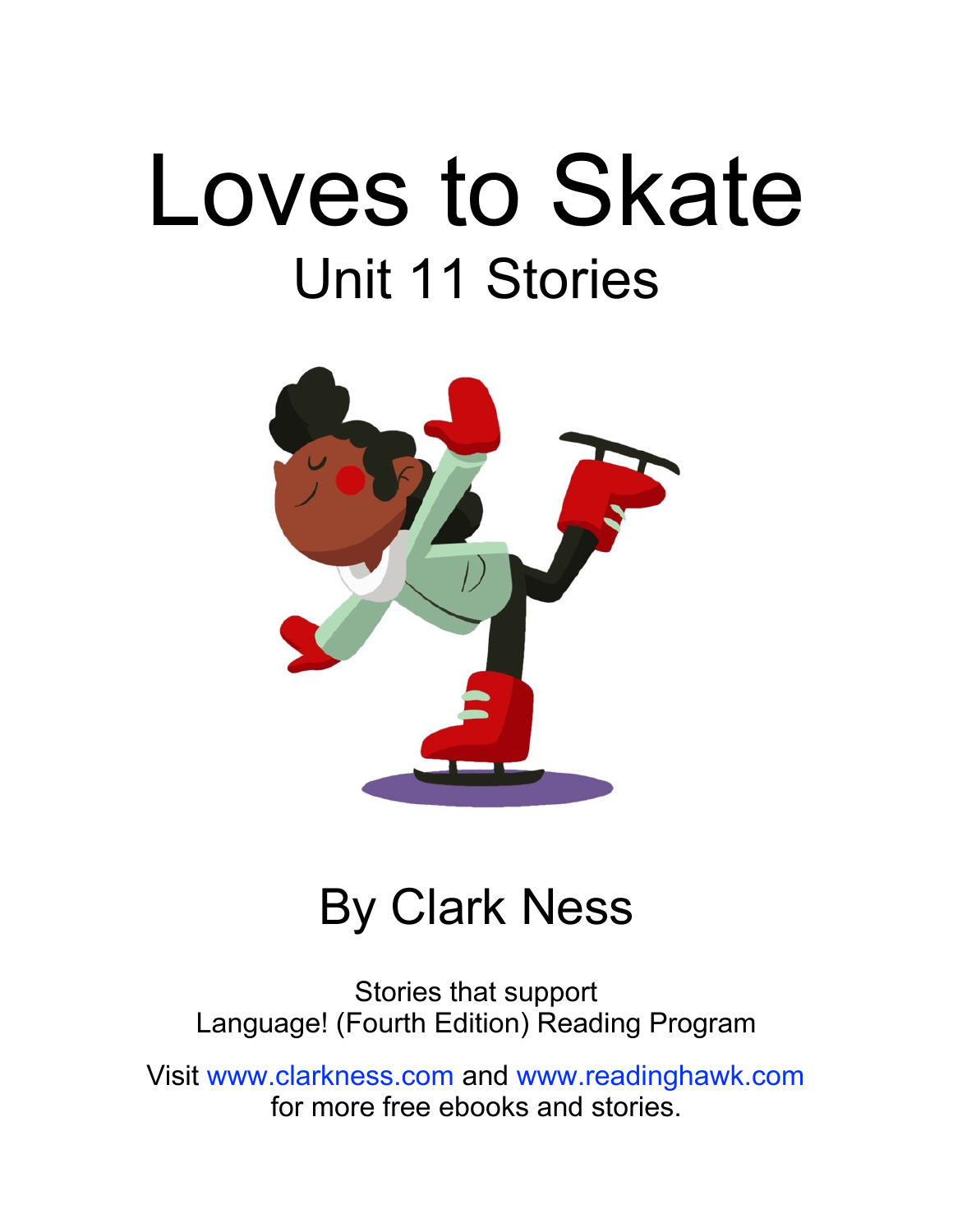

### Here is Hope. She loves

#### to skate.

## "I just love to skate. I wish I could skate all of the time," said Hope.

Story Level - Unit 11 23 words in text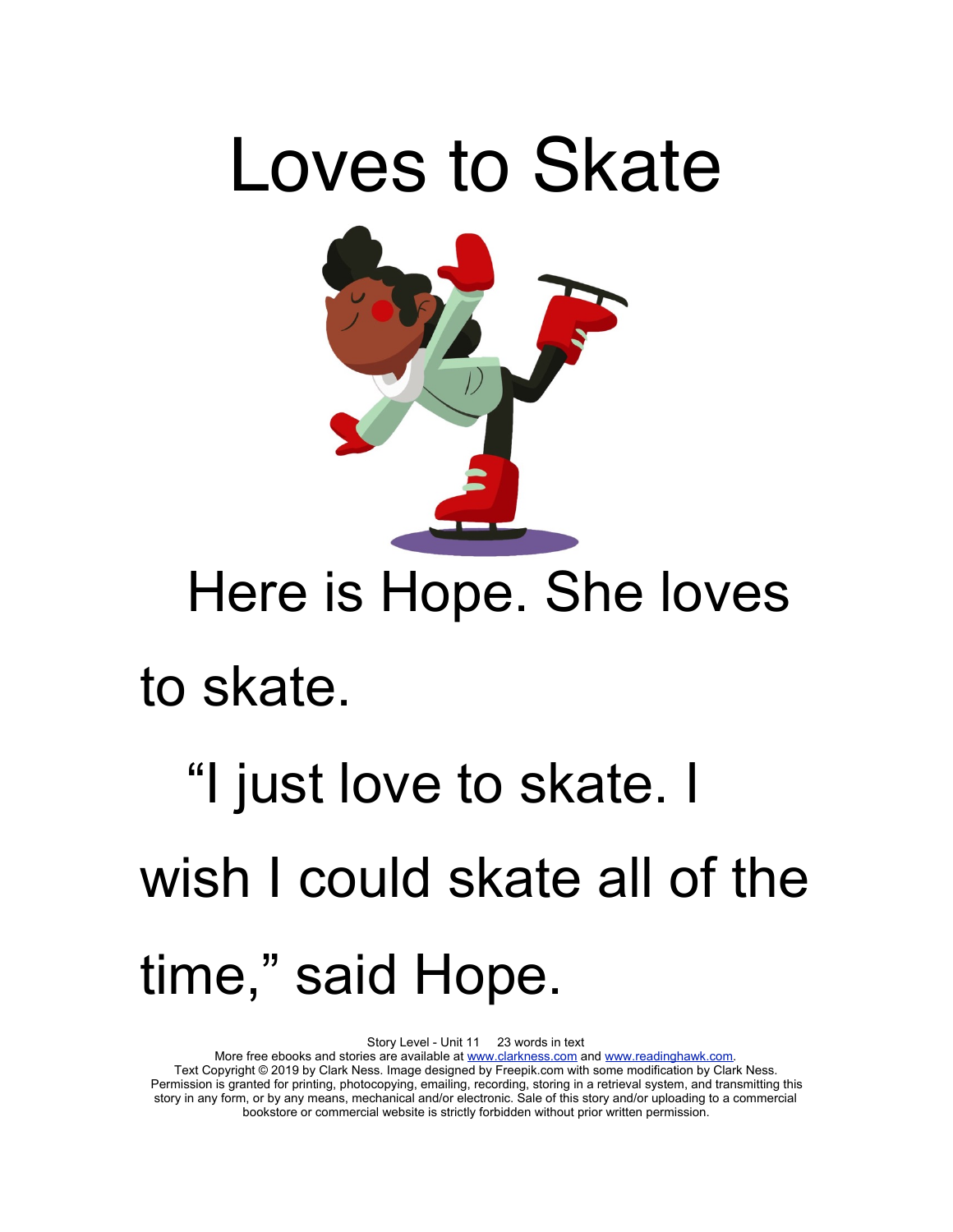

### "We love grapes," said

### Rose.

## "Grapes are the best. I like to bite one grape at a time," said Duke.

Story Level - Unit 11 20 words in text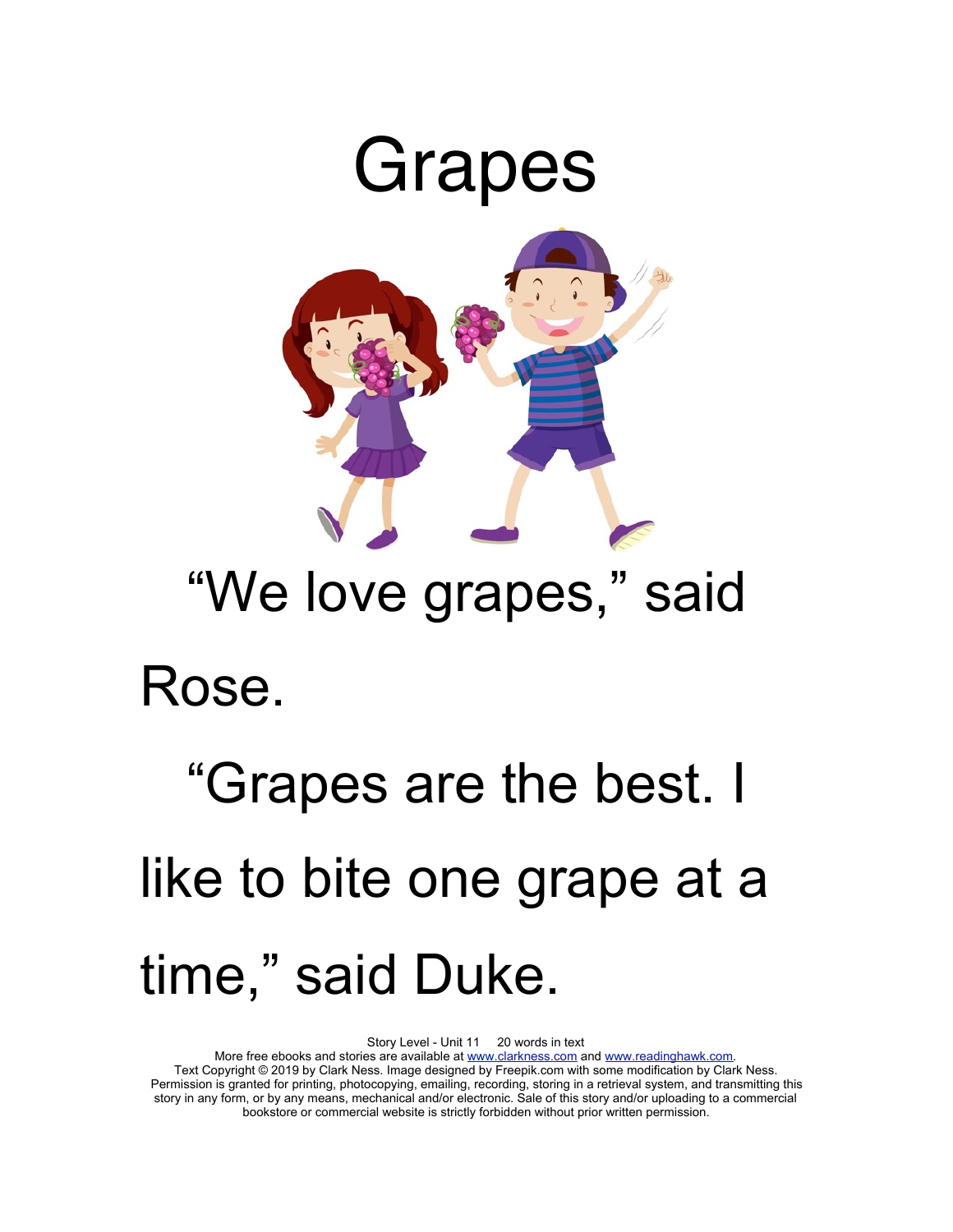

### I met a snake. His name

### was Slate. He had a very

#### big smile.

## "I like to smile. It is fun to smile at you," said Slate.

Story Level - Unit 11 27 words in text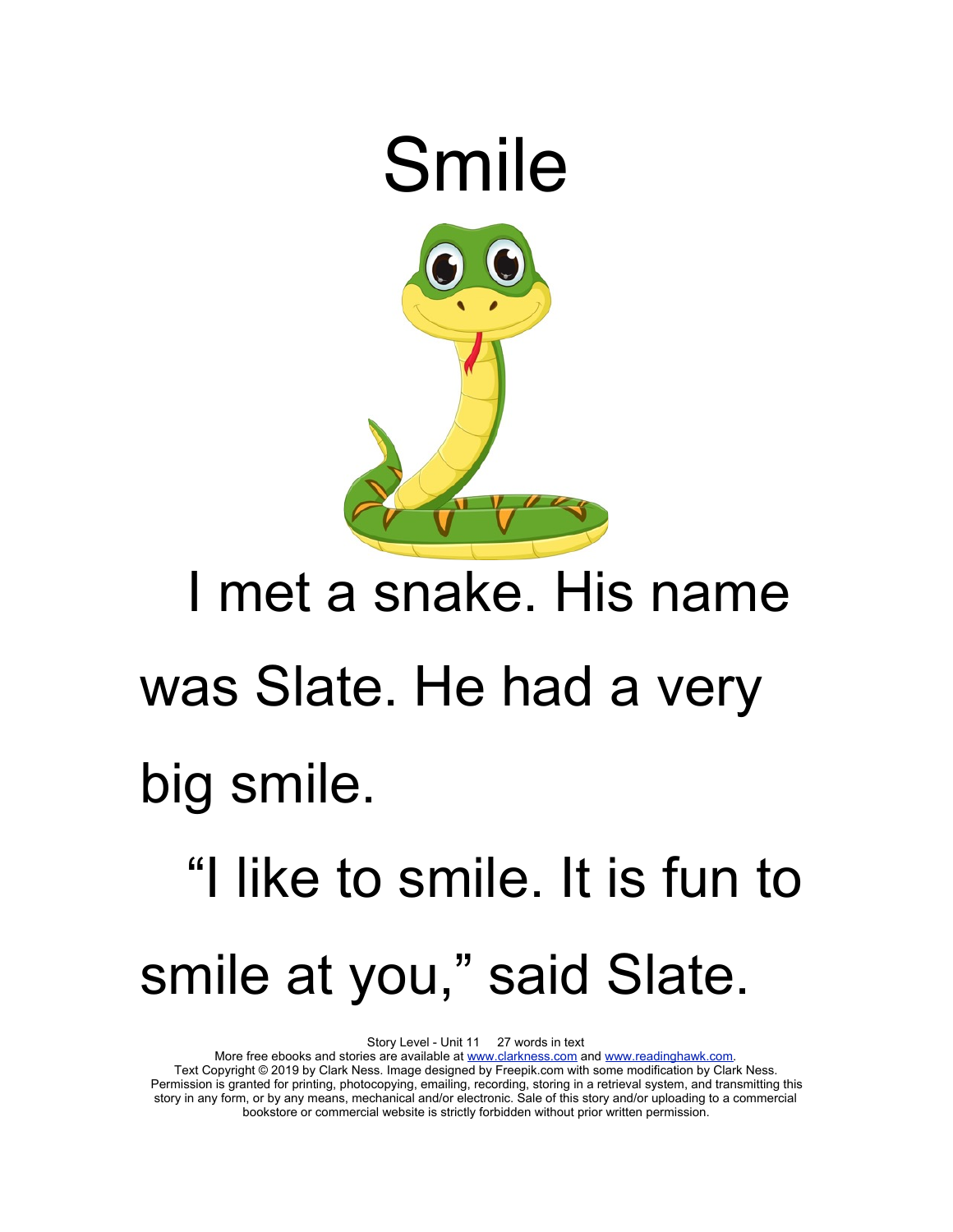



### This is Blaze. He has

### won a prize.

## "I won a prize for doing well in math. I like math very much," said Blaze.

Story Level - Unit 11 24 words in text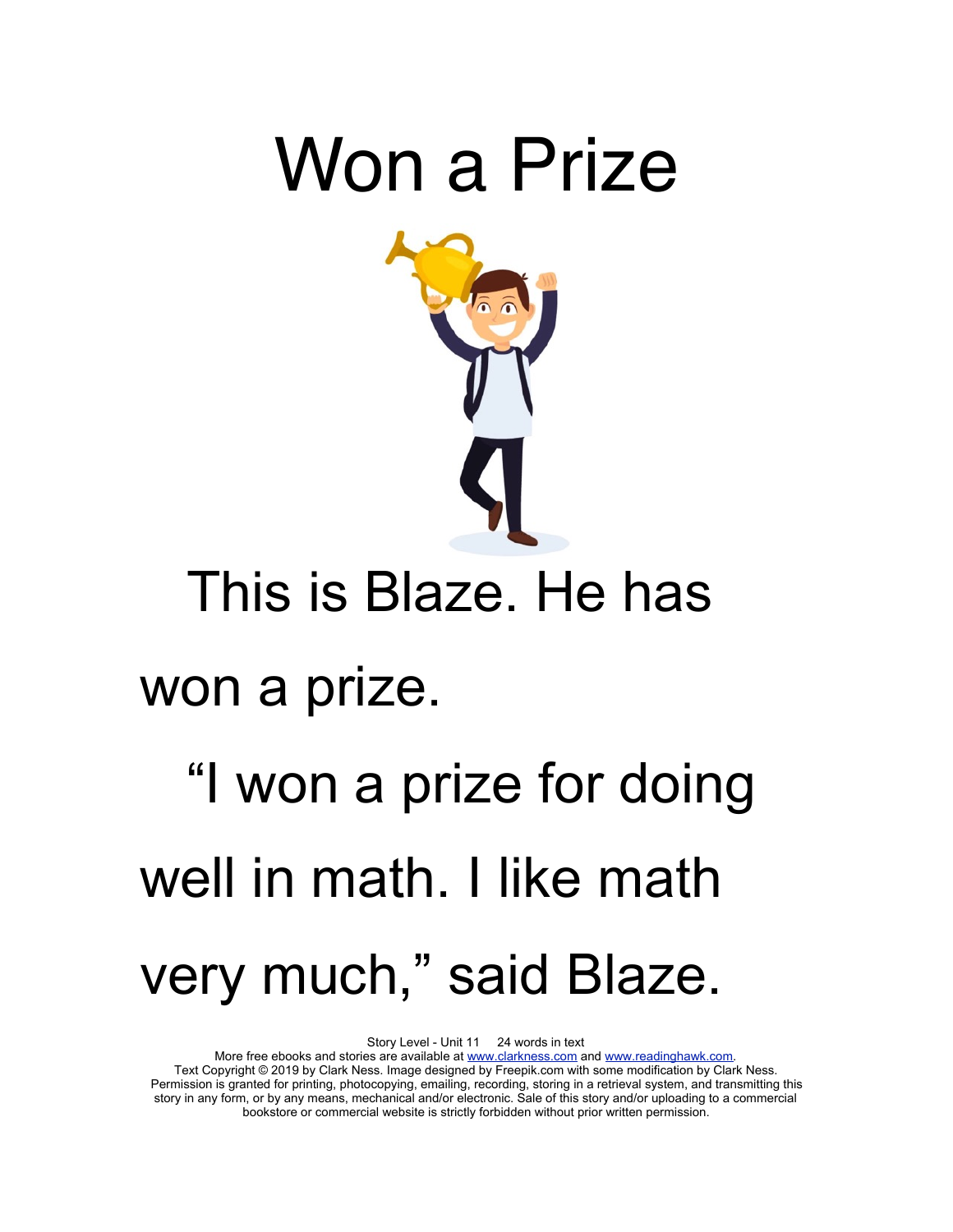## Lane Spoke



### This is Lane. He got up

### and spoke.

## "I got up and spoke to them about a thought that I had," said Lane.

Story Level - Unit 11 23 words in text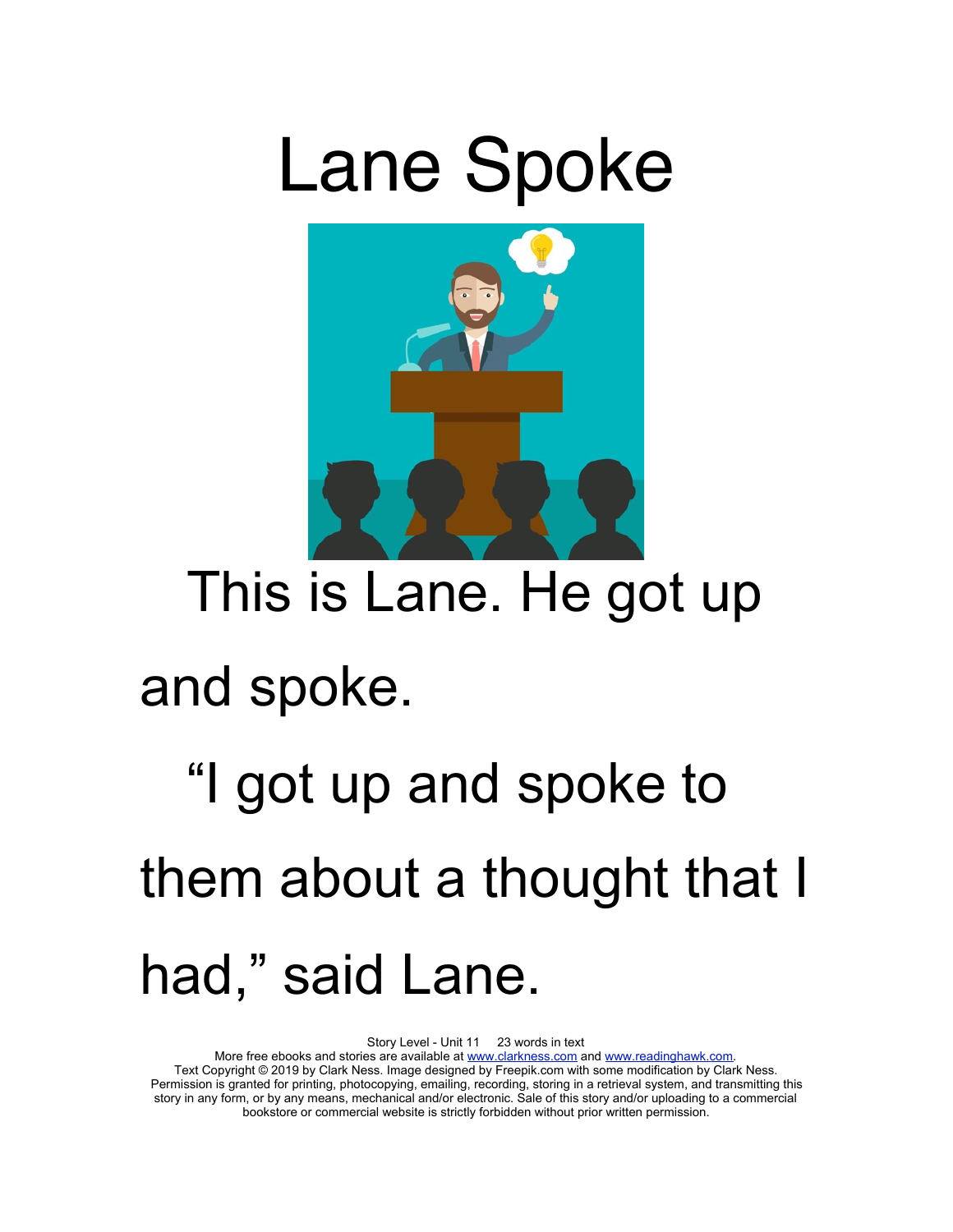

### "It is nine o'clock. It is

### bed time," said Eve.

## "It is now time for me to be in bed. I will get some rest," she said.

Story Level - Unit 11 27 words in text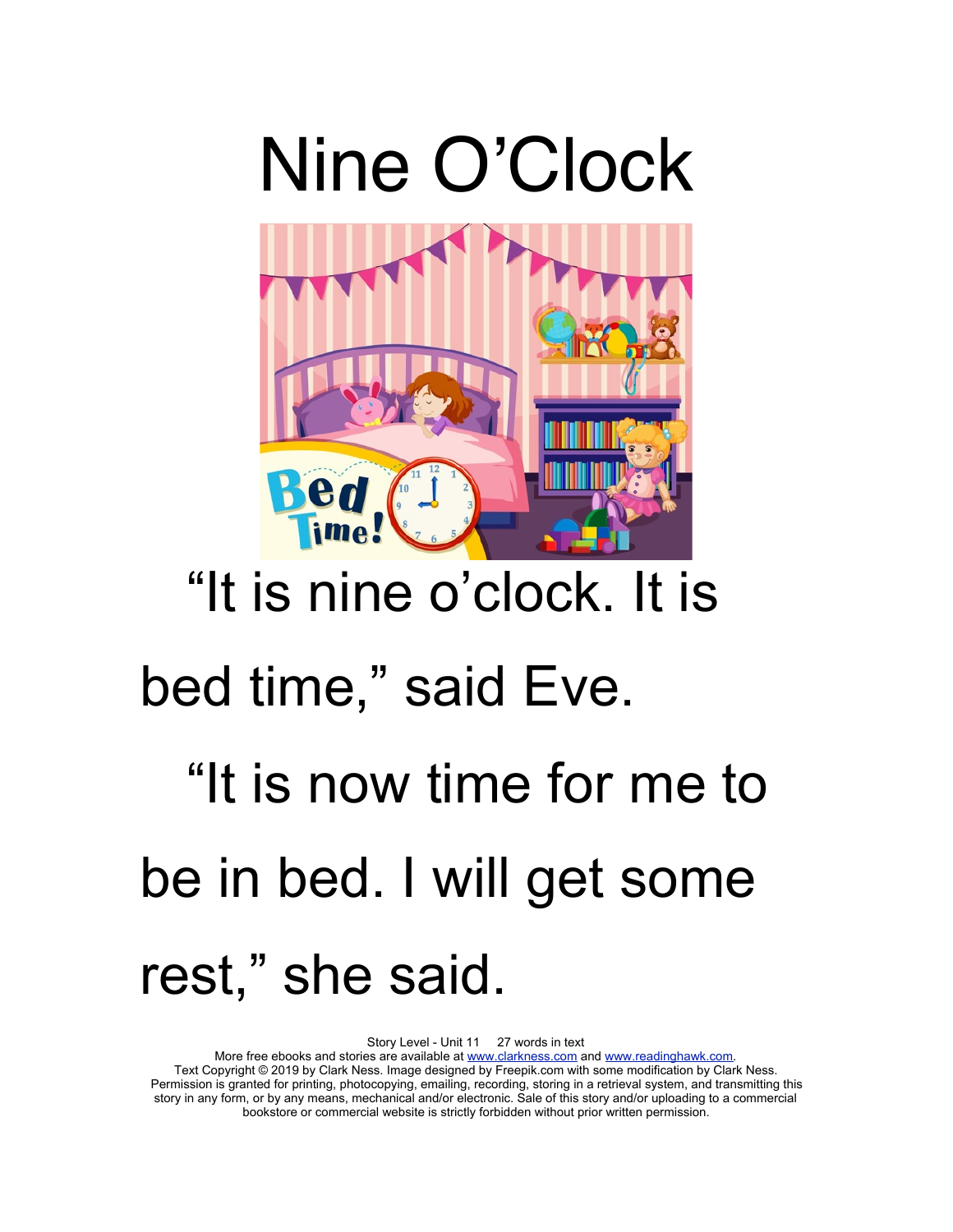## A Crime



# Two men broke into a very big safe. It is a crime that they broke into the big safe. They were two men who did a bad thing.

Story Level - Unit 11 28 words in text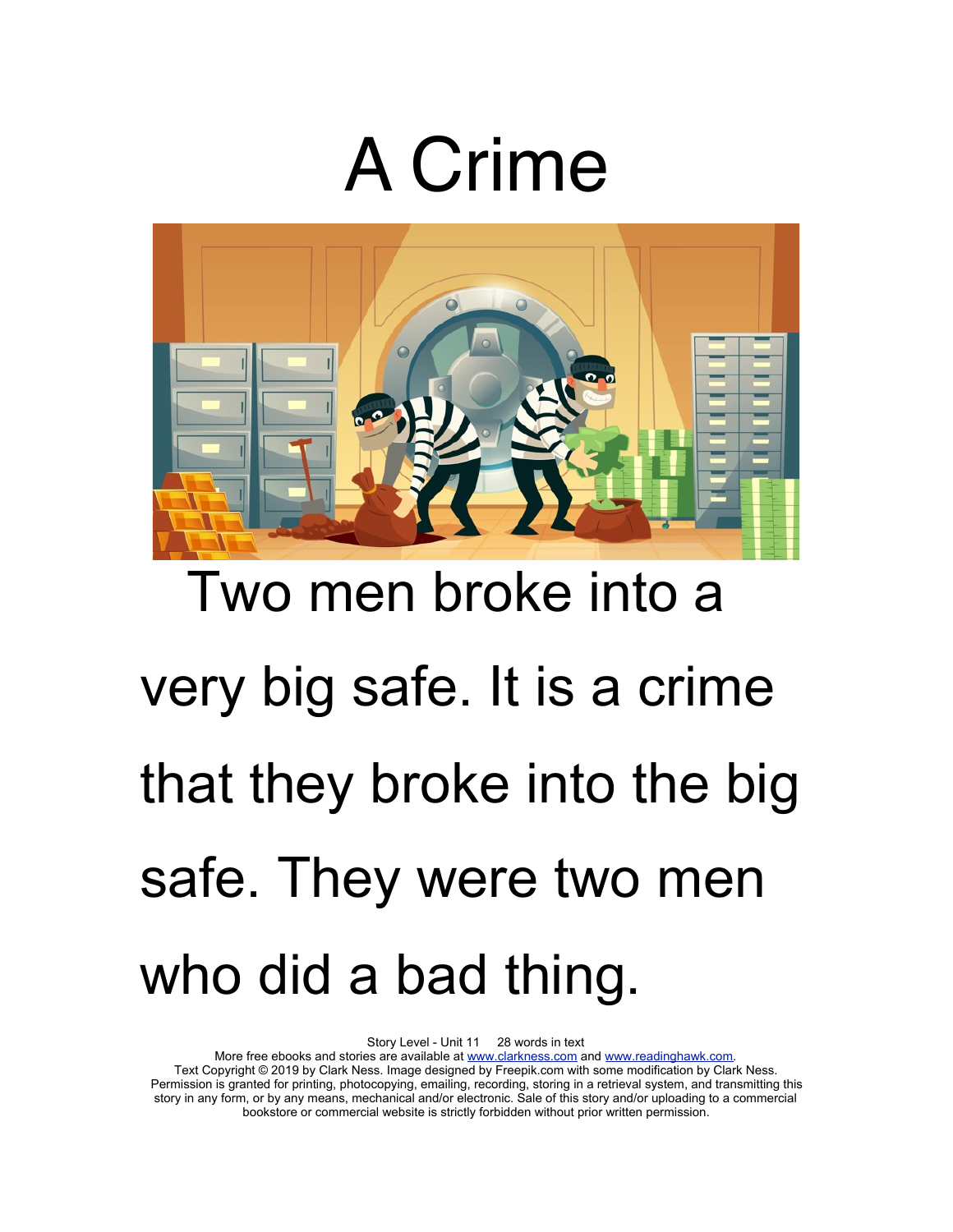### Brakes



# This man has to fix this brake. It takes a lot of skill to fix brakes. You have to have brakes to stop as you would crash without them.

Story Level - Unit 11 29 words in text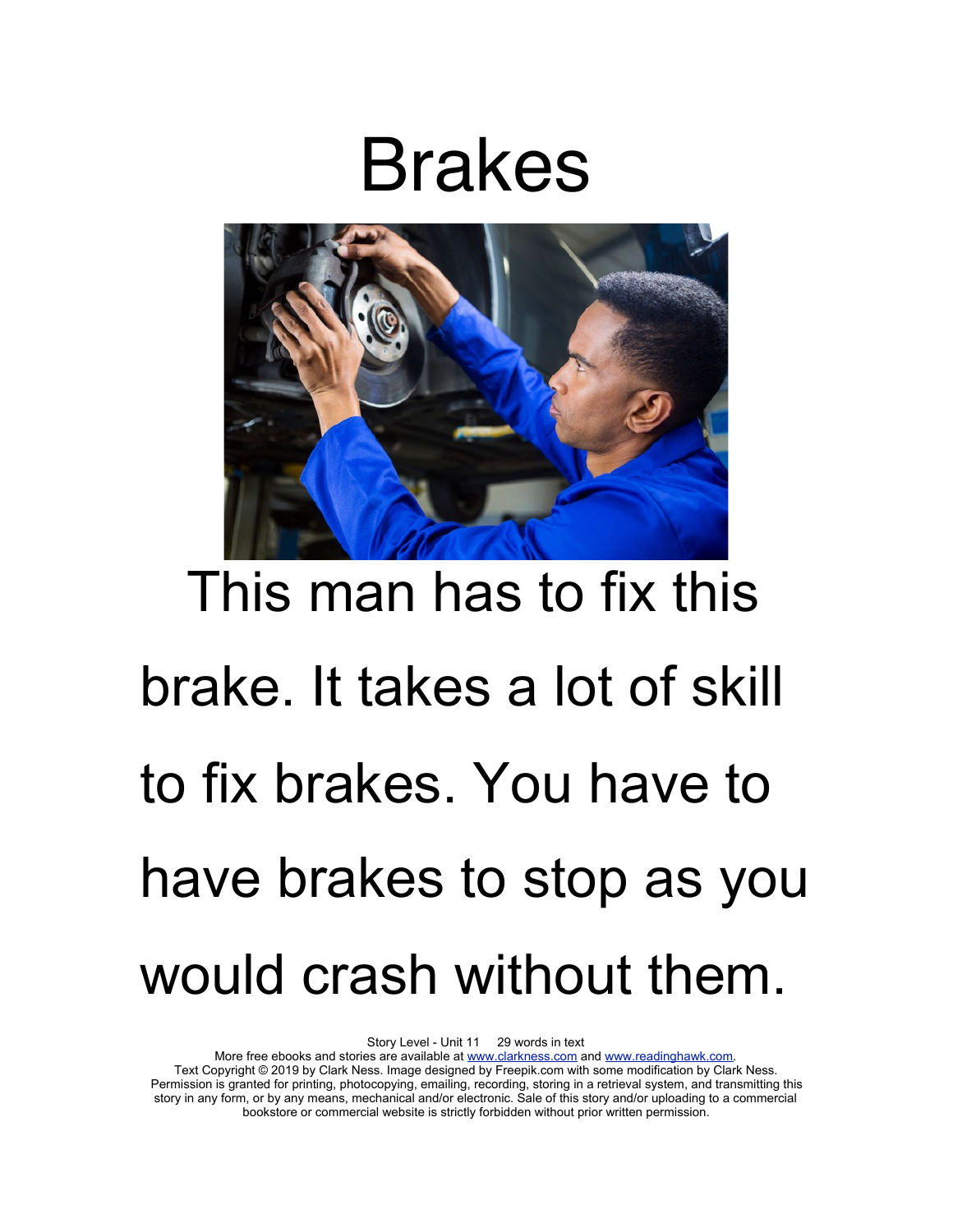

# We gave our dog a bath. He loves it. He likes to get wet and splash in the tub. I think that he has a very big smile when he gets a bath.

Story Level - Unit 11 33 words in text